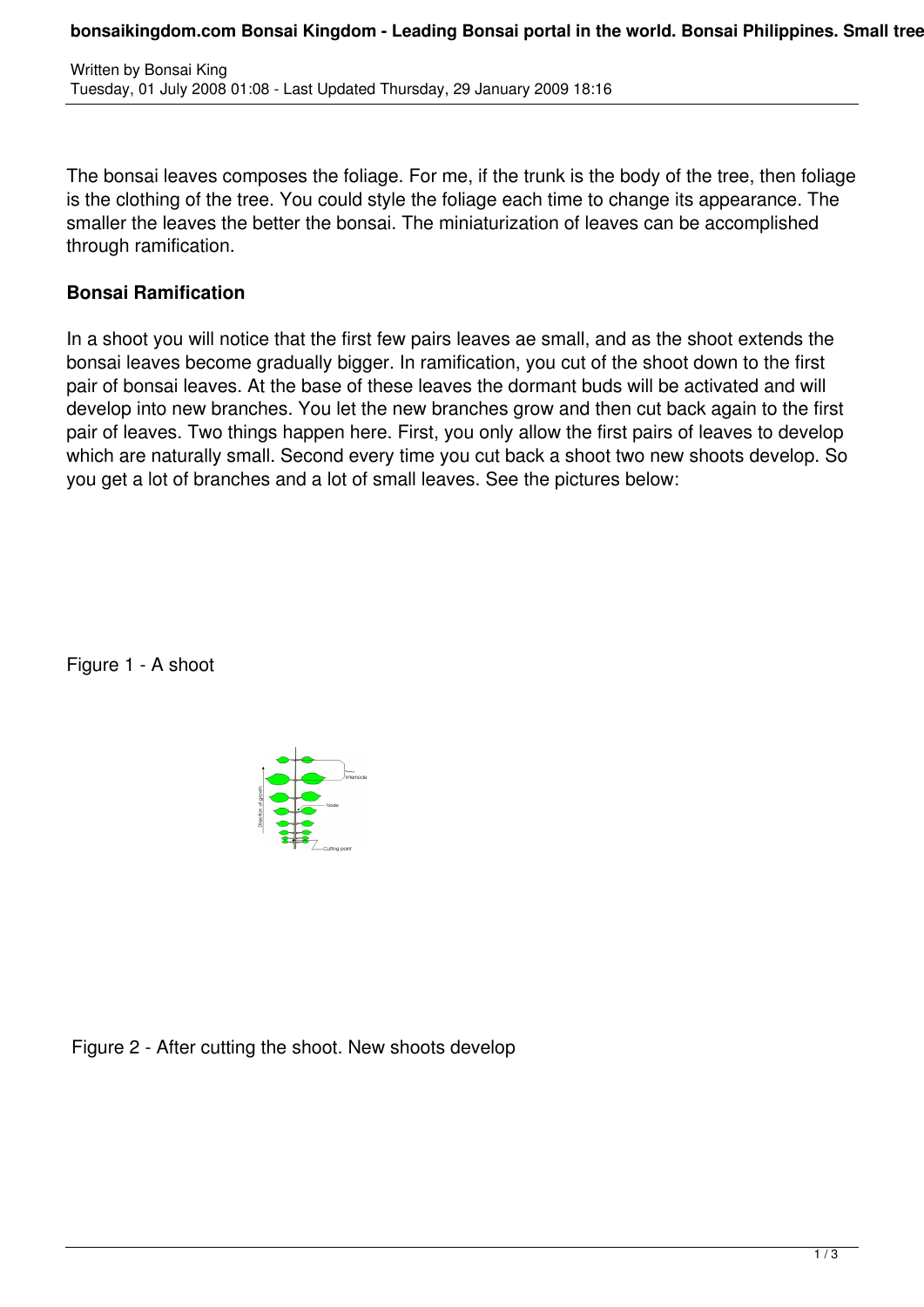## bonsaikingdom.com Bonsai Kingdom - Leading Bonsai portal in the world. Bonsai Philippines. Small tree

Written by Bonsai King Tuesday, 01 July 2008 01:08 - Last Updated Thursday, 29 January 2009 18:16



Figure 4 - Cut again to the last pair of bonsai leaves, then repeat the process again.